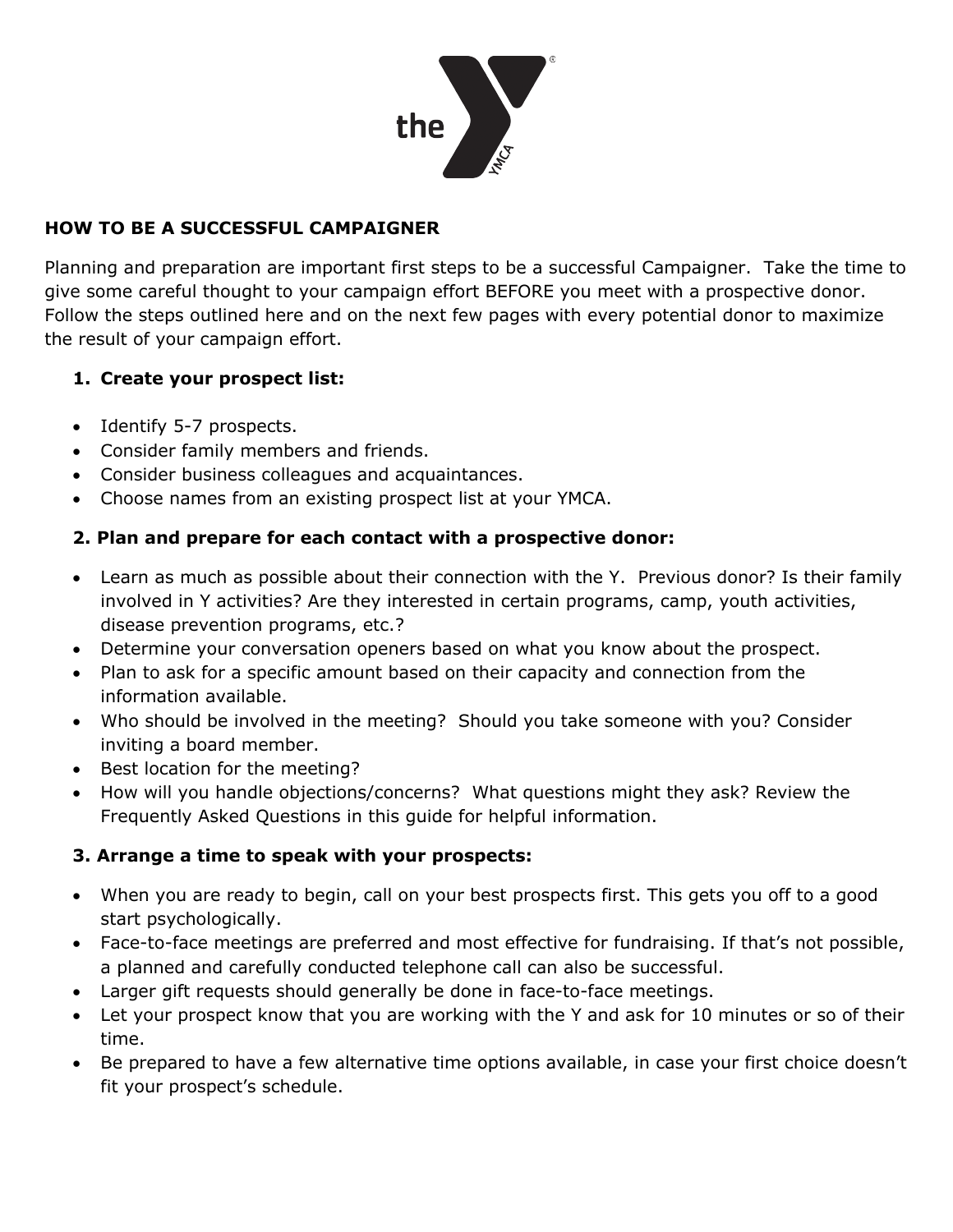

# **HOW TO ASK FOR A CAMPAIGN GIFT OR PLEDGE**

# **1. Open the conversation with questions about the prospect's connection with the Y.**

- Pose questions based on your findings in preparation for the contact.
- Ask open-ended questions that allow the prospect to elaborate.
- Listen closely for information about perceived benefit and impact of Y programs.

# **2. Relate your personal YMCA experiences.**

- Talk about several YMCA programs and note which program appeals to the prospect.
- Explain the value of the YMCA programs to the community.
- Your enthusiasm will be contagious.

# **3. Explain the purpose of the Annual Giving Campaign.**

- Explain that YMCA programs and services are available to all in our community.
- Give examples of scholarships provided and programs supported with campaign contributions based on your branch's needs for support.
- Elaborate freely, using examples that you know from experience, when possible.
- Explain that you are a donor and a volunteer with the Campaign because you want to support access to YMCA programs.

# **4. Ask your prospect to join you in supporting the YMCA.**

- Customize your request of each prospect based on the information you know about their Y connection.
- Use the Campaign brochure to demonstrate the benefits of gifts to the Y.
- Ask for a specific amount based on their interest and capacity to give.
	- (The average campaign gift is just over \$100)
- Remember multiple payment options. Donors who elect to make multiple payments over the year can often make a larger donation.
- Don't forget about the monthly giving program.
	- "You mentioned your kids took swim lessons at the Y. Would you consider helping two kids learn to swim and be safer around the water? Your gift of \$100 would do just that. Could you do \$50 now and \$50 in the fall?
- After asking, wait for the prospect to respond to your request.
- If your prospect is not prepared to respond immediately, make arrangements to follow-up before your discussion ends.
- Keep the pledge form and record the follow-up date and time. *Note: If you are seeking a pledge renewal, please be sure to ask for a gift increase of 10-15 percent over last year's pledge.*